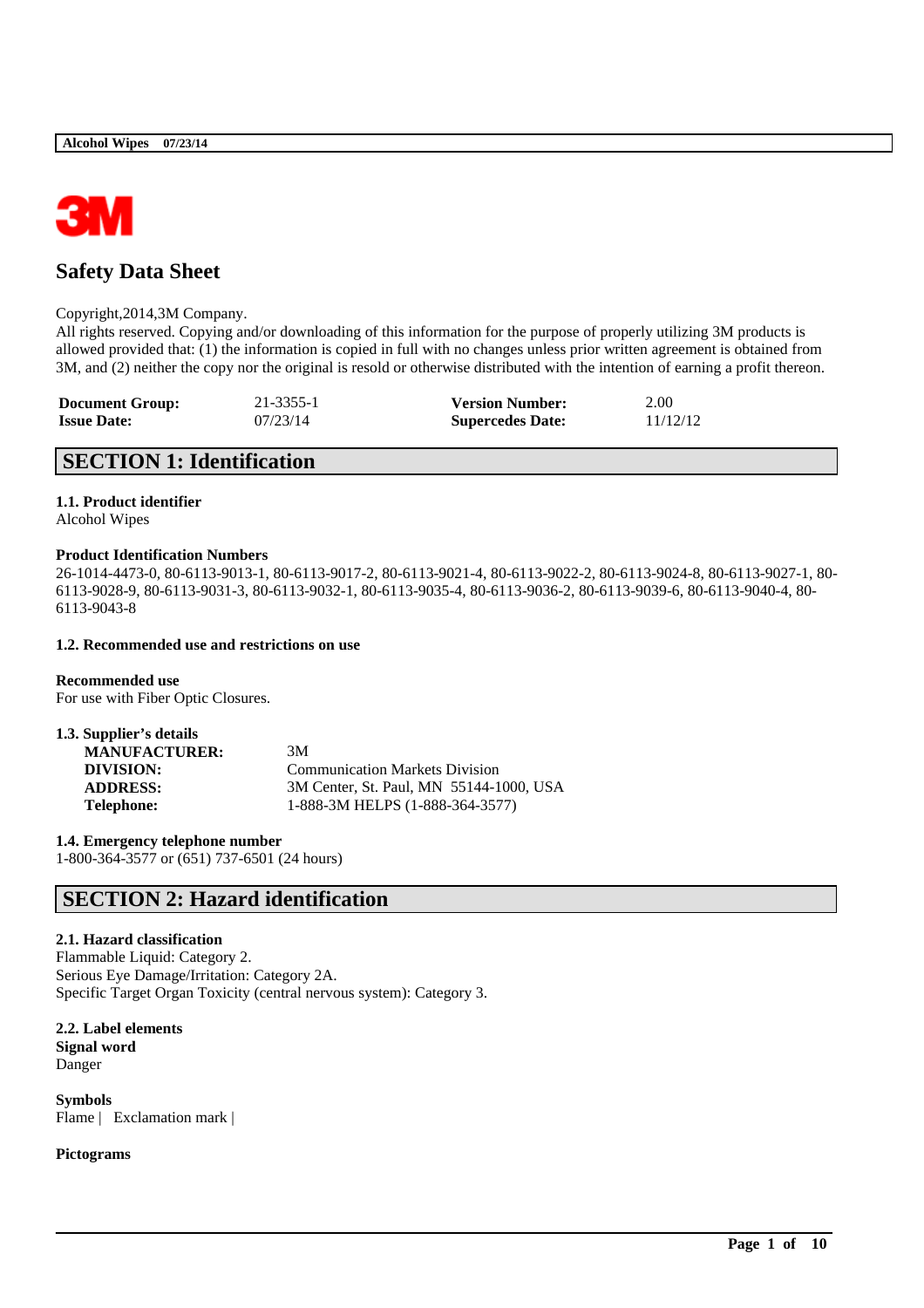

**Hazard Statements** Highly flammable liquid and vapor.

Causes serious eye irritation. May cause drowsiness or dizziness.

### **Precautionary Statements**

### **Prevention:**

Keep away from heat/sparks/open flames/hot surfaces. - No smoking. Ground/bond container and receiving equipment. Use only non-sparking tools. Take precautionary measures against static discharge. Keep container tightly closed. Use explosion-proof electrical/ventilating/lighting equipment. Avoid breathing dust/fume/gas/mist/vapors/spray. Use only outdoors or in a well-ventilated area. Wear protective gloves and eye/face protection. Wash thoroughly after handling.

### **Response:**

IF INHALED: Remove person to fresh air and keep comfortable for breathing.

IF ON SKIN (or hair): Take off immediately all contaminated clothing. Rinse skin with water/shower.

IF IN EYES: Rinse cautiously with water for several minutes. Remove contact lenses, if present and easy to do. Continue rinsing.

If eye irritation persists: Get medical advice/attention.

Call a POISON CENTER or doctor/physician if you feel unwell.

In case of fire: Use a fire fighting agent suitable for flammable liquids such as dry chemical or carbon dioxide to extinguish.

### **Storage:**

Store in a well-ventilated place. Keep container tightly closed. Keep cool. Store locked up.

### **Disposal:**

Dispose of contents/container in accordance with applicable local/regional/national/international regulations.

## **2.3. Hazards not otherwise classified**

May cause thermal burns.

# **SECTION 3: Composition/information on ingredients**

| Ingredient               | <b>C.A.S. No.</b> | Wt<br>$%$ by               |
|--------------------------|-------------------|----------------------------|
| <b>ISOPROPYL ALCOHOL</b> | $ 67-63-0$        | 100 Trade Secret *<br>99.6 |

\*The specific chemical identity and/or exact percentage (concentration) of this composition has been withheld as a trade secret.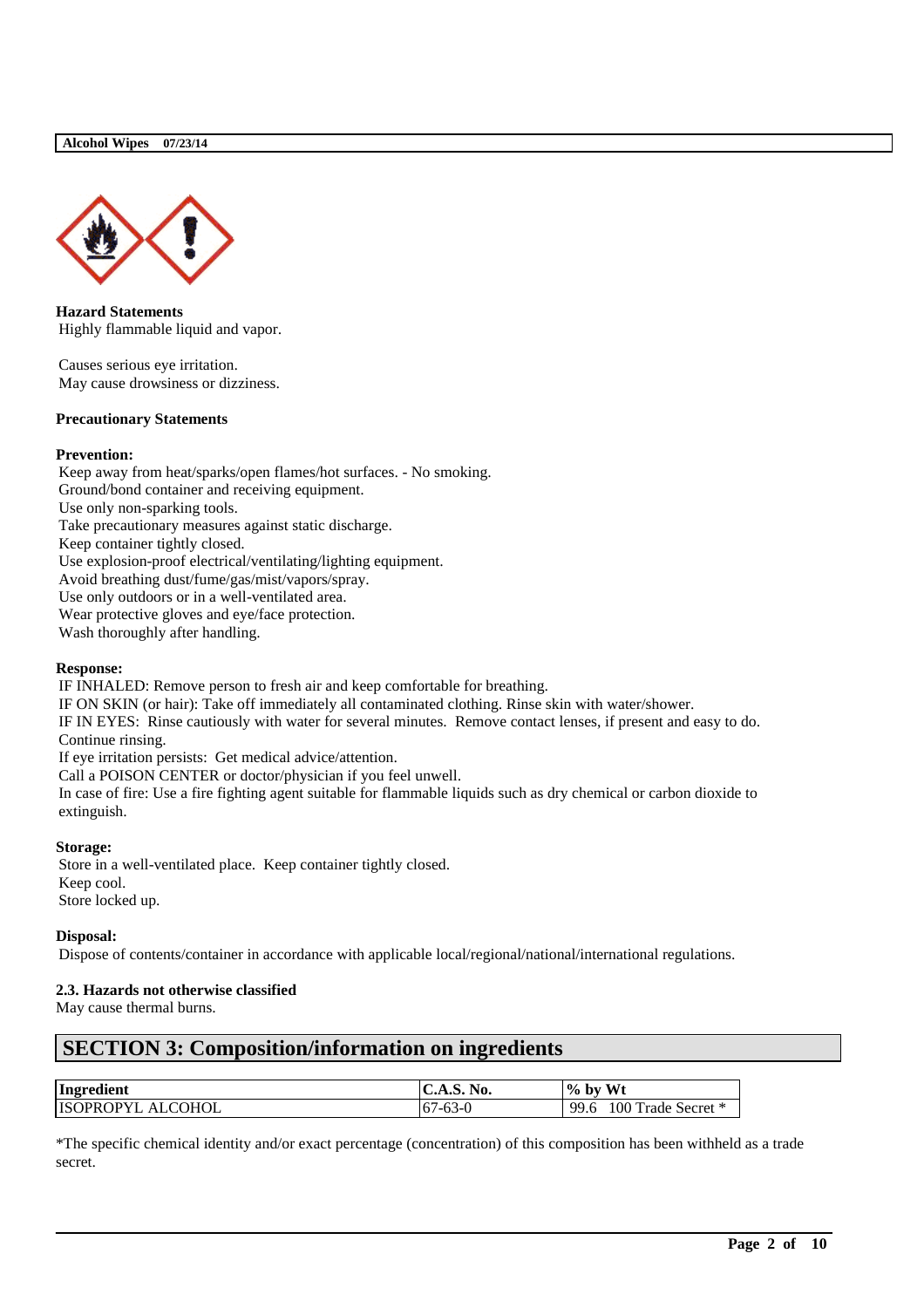# **SECTION 4: First aid measures**

## **4.1. Description of first aid measures**

### **Inhalation:**

Remove person to fresh air. If you feel unwell, get medical attention.

### **Skin Contact:**

Immediately flush skin with large amounts of cold water for at least 15 minutes. DO NOT ATTEMPT TO REMOVE MOLTEN MATERIAL. Cover affected area with a clean dressing. Get immediate medical attention.

### **Eye Contact:**

Immediately flush eyes with large amounts of water for at least 15 minutes. DO NOT ATTEMPT TO REMOVE MOLTEN MATERIAL. Get immediate medical attention.

### **If Swallowed:**

Rinse mouth. If you feel unwell, get medical attention.

### **4.2. Most important symptoms and effects, both acute and delayed**

See Section 11.1. Information on toxicological effects.

# **4.3. Indication of any immediate medical attention and special treatment required**

Not applicable.

# **SECTION 5: Fire-fighting measures**

## **5.1. Suitable extinguishing media**

In case of fire: Use a fire fighting agent suitable for flammable liquids such as dry chemical or carbon dioxide to extinguish.

## **5.2. Special hazards arising from the substance or mixture**

Closed containers exposed to heat from fire may build pressure and explode.

## **5.3. Special protective actions for fire-fighters**

Water may not effectively extinguish fire; however, it should be used to keep fire-exposed containers and surfaces cool and prevent explosive rupture.

## **SECTION 6: Accidental release measures**

## **6.1. Personal precautions, protective equipment and emergency procedures**

Evacuate area. Keep away from heat/sparks/open flames/hot surfaces. - No smoking. Use only non-sparking tools. Ventilate the area with fresh air. Refer to other sections of this SDS for information regarding physical and health hazards, respiratory protection, ventilation, and personal protective equipment.

## **6.2. Environmental precautions**

Avoid release to the environment.

## **6.3. Methods and material for containment and cleaning up**

Cover spill area with a fire-extinguishing foam. An appropriate aqueous film forming foam (AFFF) is recommended. Remember, adding an absorbent material does not remove a physical, health, or environmental hazard. Collect as much of the spilled material as possible using non-sparking tools. Place in a metal container approved for transportation by appropriate authorities. Clean up residue with an appropriate solvent selected by a qualified and authorized person. Ventilate the area with fresh air. Read and follow safety precautions on the solvent label and SDS. Seal the container. Dispose of collected material as soon as possible.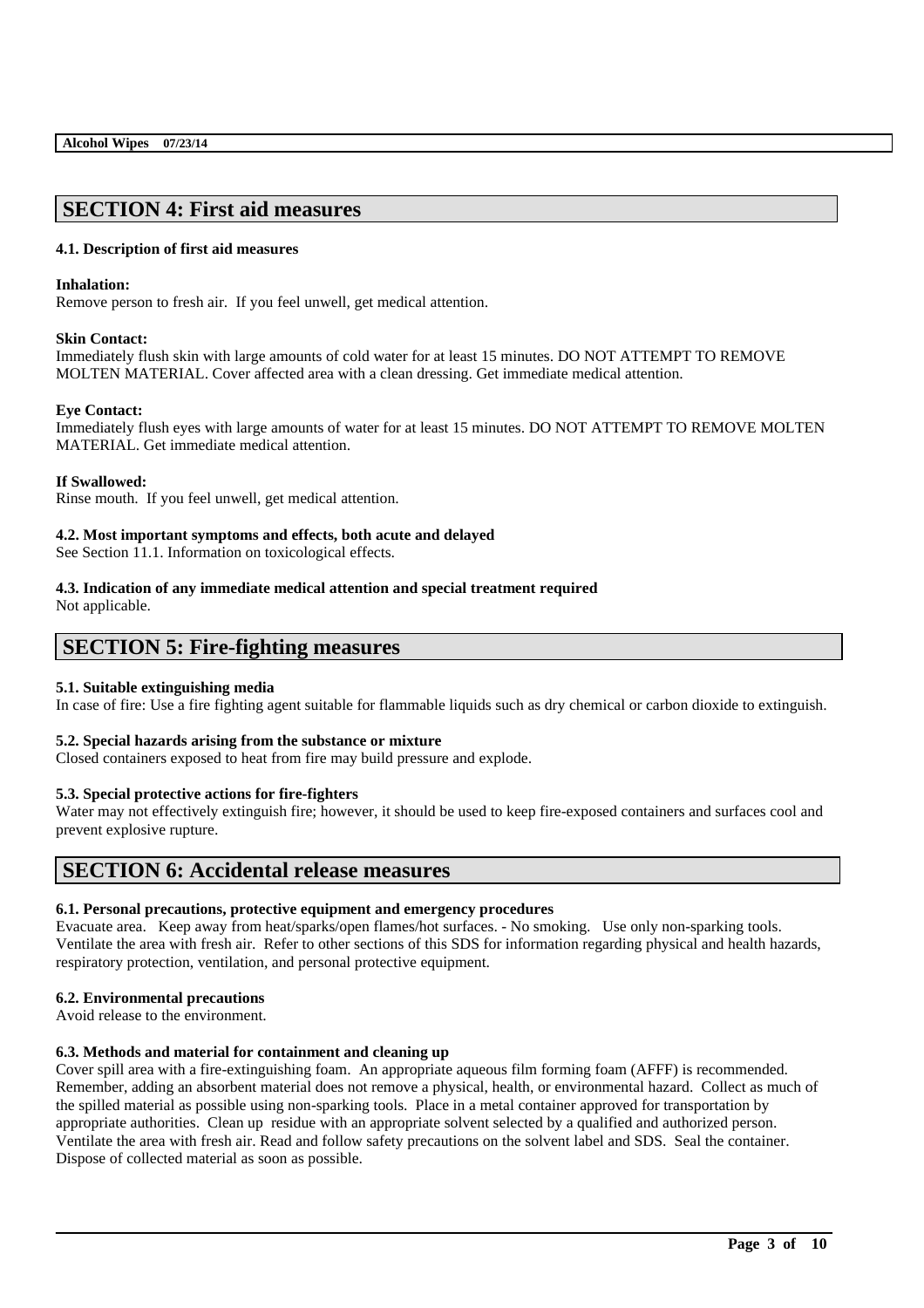# **SECTION 7: Handling and storage**

## **7.1. Precautions for safe handling**

Avoid skin contact with hot material. Keep away from heat/sparks/open flames/hot surfaces. - No smoking. Use only nonsparking tools. Take precautionary measures against static discharge. Avoid breathing dust/fume/gas/mist/vapors/spray. Do not get in eyes, on skin, or on clothing. Do not eat, drink or smoke when using this product. Wash thoroughly after handling. Avoid contact with oxidizing agents (eg. chlorine, chromic acid etc.) Wear low static or properly grounded shoes. To minimize the risk of ignition, determine applicable electrical classifications for the process using this product and select specific local exhaust ventilation equipment to avoid flammable vapor accumulation. Ground/bond container and receiving equipment if there is potential for static electricity accumulation during transfer.

## **7.2. Conditions for safe storage including any incompatibilities**

Store in a well-ventilated place. Keep cool. Keep container tightly closed. Store away from acids. Store away from oxidizing agents.

# **SECTION 8: Exposure controls/personal protection**

## **8.1. Control parameters**

## **Occupational exposure limits**

| Ingredient                | <b>C.A.S. No.</b> | Agency       | Limit type                                         | <b>Additional Comments</b> |
|---------------------------|-------------------|--------------|----------------------------------------------------|----------------------------|
| <b>IISOPROPYL ALCOHOL</b> | $67-63-0$         | <b>ACGIH</b> | TWA:200 ppm;STEL:400 ppm   A4: Not class. as human |                            |
|                           |                   |              |                                                    | carcin                     |
| <b>ISOPROPYL ALCOHOL</b>  | $67-63-0$         | <b>OSHA</b>  | $TWA:980$ mg/m $3(400$ ppm)                        |                            |

ACGIH : American Conference of Governmental Industrial Hygienists

AIHA : American Industrial Hygiene Association

CMRG : Chemical Manufacturer's Recommended Guidelines

OSHA : United States Department of Labor - Occupational Safety and Health Administration

TWA: Time-Weighted-Average

STEL: Short Term Exposure Limit

CEIL: Ceiling

## **8.2. Exposure controls**

## **8.2.1. Engineering controls**

Use general dilution ventilation and/or local exhaust ventilation to control airborne exposures to below relevant Exposure Limits and/or control dust/fume/gas/mist/vapors/spray. If ventilation is not adequate, use respiratory protection equipment. Use explosion-proof ventilation equipment.

## **8.2.2. Personal protective equipment (PPE)**

## **Eye/face protection**

Select and use eye/face protection to prevent contact based on the results of an exposure assessment. The following eye/face protection(s) are recommended: Indirect Vented Goggles

## **Skin/hand protection**

Select and use gloves and/or protective clothing approved to relevant local standards to prevent skin contact based on the results of an exposure assessment. Selection should be based on use factors such as exposure levels, concentration of the substance or mixture, frequency and duration, physical challenges such as temperature extremes, and other use conditions. Consult with your glove and/or protective clothing manufacturer for selection of appropriate compatible gloves/protective clothing.

\_\_\_\_\_\_\_\_\_\_\_\_\_\_\_\_\_\_\_\_\_\_\_\_\_\_\_\_\_\_\_\_\_\_\_\_\_\_\_\_\_\_\_\_\_\_\_\_\_\_\_\_\_\_\_\_\_\_\_\_\_\_\_\_\_\_\_\_\_\_\_\_\_\_\_\_\_\_\_\_\_\_\_\_\_\_\_\_\_\_

Gloves made from the following material(s) are recommended: Nitrile Rubber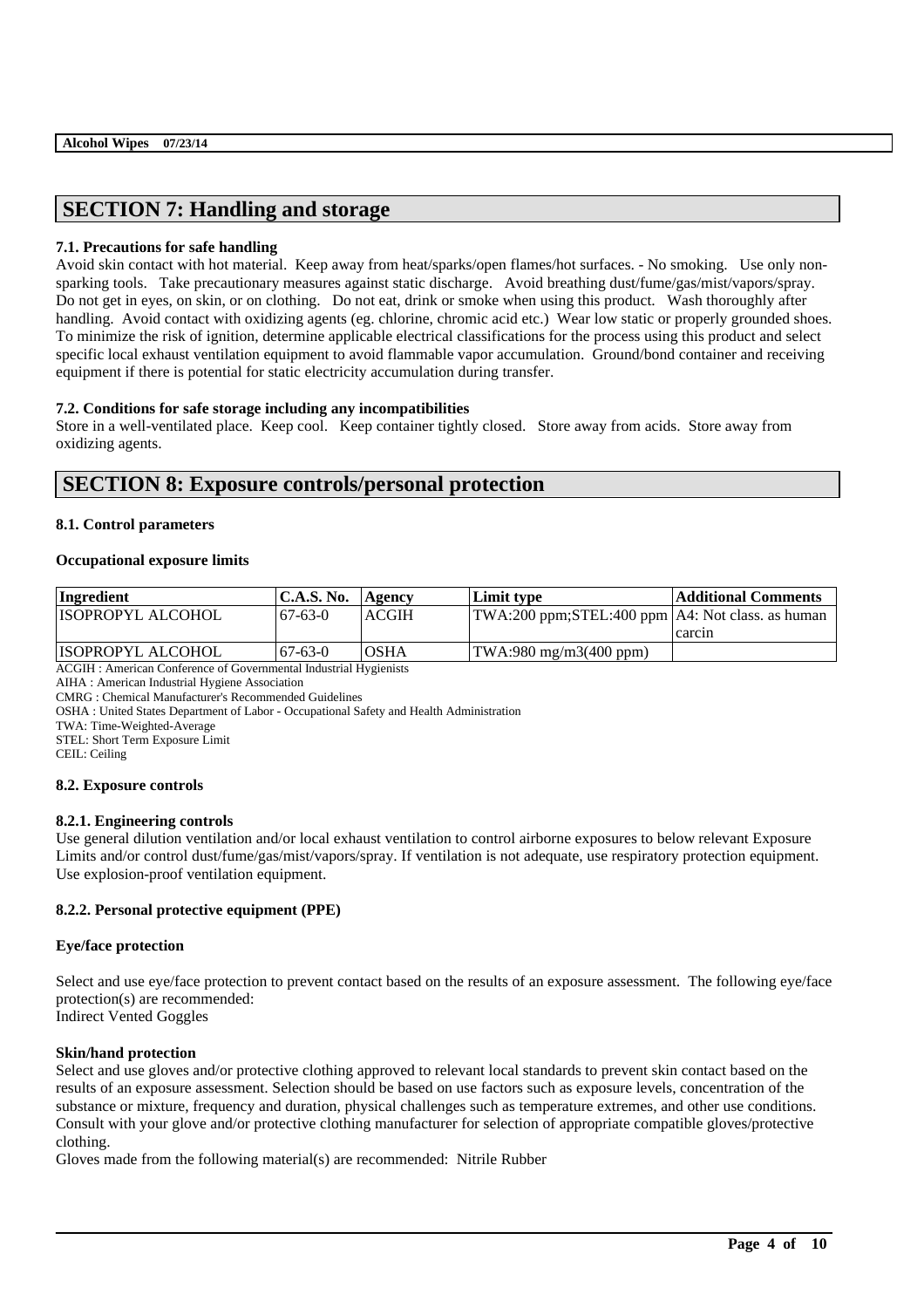### **Respiratory protection**

An exposure assessment may be needed to decide if a respirator is required. If a respirator is needed, use respirators as part of a full respiratory protection program. Based on the results of the exposure assessment, select from the following respirator type(s) to reduce inhalation exposure:

Half facepiece or full facepiece air-purifying respirator suitable for organic vapors

For questions about suitability for a specific application, consult with your respirator manufacturer.

### **Thermal hazards**

Wear heat insulating gloves when handling hot material to prevent thermal burns.

## **SECTION 9: Physical and chemical properties**

### **9.1. Information on basic physical and chemical properties**

| <b>General Physical Form:</b>             | Liquid                                                         |
|-------------------------------------------|----------------------------------------------------------------|
| <b>Specific Physical Form:</b>            | Saturated Wipe                                                 |
| Odor, Color, Grade:                       | Alcohol Odor                                                   |
| <b>Odor threshold</b>                     | No Data Available                                              |
| <b>Melting point</b>                      | Not Applicable                                                 |
| <b>Boiling Point</b>                      | 82 °C [ <i>Details:</i> Based on liquid portion only.]         |
| <b>Flash Point</b>                        | 11.7 °C                                                        |
| <b>Evaporation rate</b>                   | No Data Available                                              |
| Flammability (solid, gas)                 | Not Applicable                                                 |
| <b>Flammable Limits(LEL)</b>              | Not Applicable                                                 |
| <b>Flammable Limits(UEL)</b>              | Not Applicable                                                 |
| <b>Vapor Pressure</b>                     | 33 mmHg [Details: At 20 deg. C]                                |
| <b>Vapor Pressure</b>                     |                                                                |
| <b>Vapor Density</b>                      | 2.07 [ <i>Details</i> : $Air = 1$ ]                            |
| <b>Density</b>                            | Not Applicable                                                 |
| <b>Specific Gravity</b>                   | 0.79 g/ml [Ref Std: WATER=1] [Details: Based on liquid portion |
|                                           | of wipe.]                                                      |
| <b>Solubility in Water</b>                | Negligible [Details: Miscible]                                 |
| Solubility- non-water                     | No Data Available                                              |
| Partition coefficient: n-octanol/water    | No Data Available                                              |
| <b>Autoignition temperature</b>           | Not Applicable                                                 |
| <b>Decomposition temperature</b>          | No Data Available                                              |
| <b>Viscosity</b>                          | No Data Available                                              |
| Average particle size                     | No Data Available                                              |
| <b>Bulk density</b>                       | No Data Available                                              |
| <b>Hazardous Air Pollutants</b>           | No Data Available                                              |
| Molecular weight                          | No Data Available                                              |
| <b>Volatile Organic Compounds</b>         | No Data Available                                              |
| <b>Percent volatile</b>                   | No Data Available                                              |
| <b>Softening point</b>                    | No Data Available                                              |
| <b>VOC Less H2O &amp; Exempt Solvents</b> | No Data Available                                              |

\_\_\_\_\_\_\_\_\_\_\_\_\_\_\_\_\_\_\_\_\_\_\_\_\_\_\_\_\_\_\_\_\_\_\_\_\_\_\_\_\_\_\_\_\_\_\_\_\_\_\_\_\_\_\_\_\_\_\_\_\_\_\_\_\_\_\_\_\_\_\_\_\_\_\_\_\_\_\_\_\_\_\_\_\_\_\_\_\_\_

# **SECTION 10: Stability and reactivity**

## **10.1. Reactivity**

This material is considered to be non reactive under normal use conditions.

## **10.2. Chemical stability**

Stable.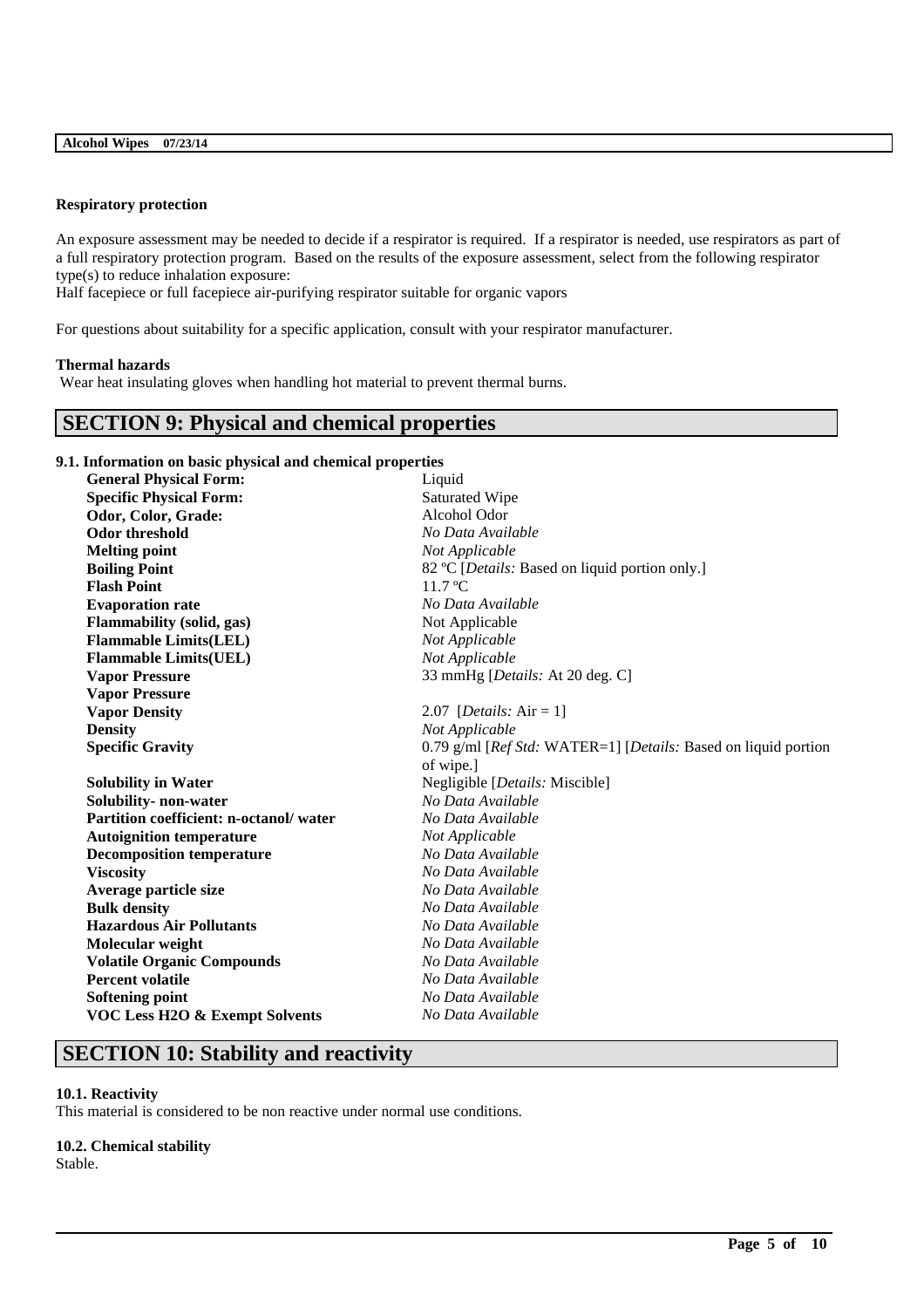### **10.3. Possibility of hazardous reactions** Hazardous polymerization will not occur.

**10.4. Conditions to avoid** Not determined

**10.5. Incompatible materials** Not determined

**10.6. Hazardous decomposition products Substance Condition**

None known.

# **SECTION 11: Toxicological information**

**The information below may not be consistent with the material classification in Section 2 if specific ingredient classifications are mandated by a competent authority. In addition, toxicological data on ingredients may not be reflected in the material classification and/or the signs and symptoms of exposure, because an ingredient may be present below the threshold for labeling, an ingredient may not be available for exposure, or the data may not be relevant to the material as a whole.**

**11.1. Information on Toxicological effects**

**Signs and Symptoms of Exposure**

**Based on test data and/or information on the components, this material may produce the following health effects:**

### **Inhalation:**

Respiratory Tract Irritation: Signs/symptoms may include cough, sneezing, nasal discharge, headache, hoarseness, and nose and throat pain.

May cause target organ effects after inhalation.

### **Skin Contact:**

During heating:

Thermal Burns: Signs/symptoms may include intense pain, redness and swelling, and tissue destruction.

Contact with the skin during product use is not expected to result in significant irritation. Prolonged or repeated exposure may cause: Dermal Defatting: Signs/symptoms may include localized redness, itching, drying and cracking of skin.

### **Eye Contact:**

During heating:

Thermal Burns: Signs/symptoms may include severe pain, redness and swelling, and tissue destruction.

Severe Eye Irritation: Signs/symptoms may include significant redness, swelling, pain, tearing, cloudy appearance of the cornea, and impaired vision.

### **Ingestion:**

Gastrointestinal Irritation: Signs/symptoms may include abdominal pain, stomach upset, nausea, vomiting and diarrhea.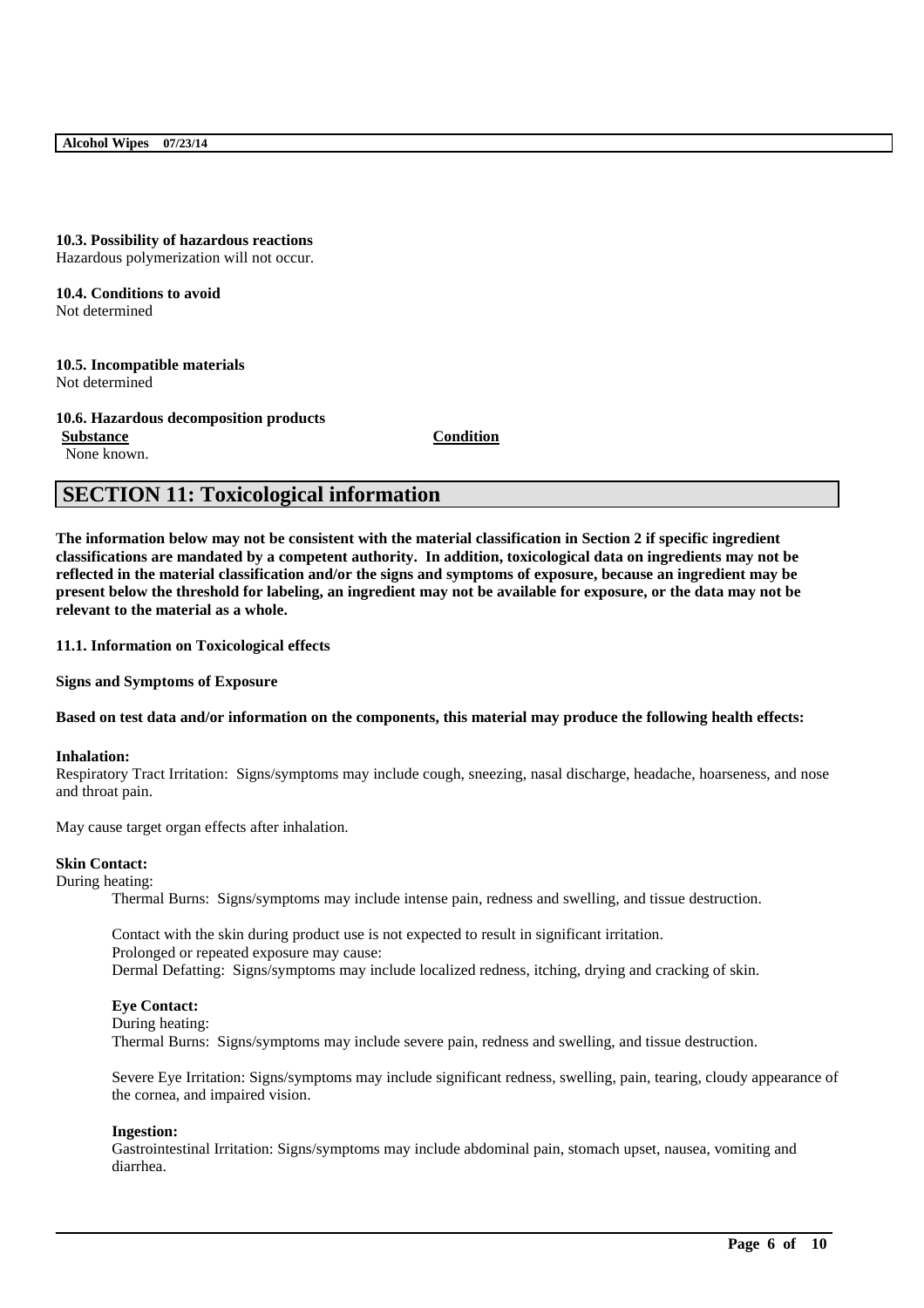May cause target organ effects after ingestion.

### **Target Organ Effects:**

### **Single exposure may cause:**

Central Nervous System (CNS) Depression: Signs/symptoms may include headache, dizziness, drowsiness, incoordination, nausea, slowed reaction time, slurred speech, giddiness, and unconsciousness.

### **Toxicological Data**

If a component is disclosed in section 3 but does not appear in a table below, either no data are available for that endpoint or the data are not sufficient for classification.

### **Acute Toxicity**

| <b>Name</b>       | Route       | <b>Species</b> | <b>Value</b>                                      |
|-------------------|-------------|----------------|---------------------------------------------------|
| Overall product   | Dermal      |                | No data available; calculated $ATE > 5,000$ mg/kg |
| Overall product   | Inhalation- |                | No data available; calculated $ATE > 50$ mg/l     |
|                   | Vapor(4 hr) |                |                                                   |
| Overall product   | Ingestion   |                | No data available; calculated ATE 2,000 - 5,000   |
|                   |             |                | mg/kg                                             |
| ISOPROPYL ALCOHOL | Dermal      | Rabbit         | LD50 12,870 mg/kg                                 |
| ISOPROPYL ALCOHOL | Inhalation- | Rat            | LC50 $72.6$ mg/l                                  |
|                   | Vapor (4    |                |                                                   |
|                   | hours)      |                |                                                   |
| ISOPROPYL ALCOHOL | Ingestion   | Rat            | LD50 $4,710$ mg/kg                                |

 $\overline{ATE}$  = acute toxicity estimate

### **Skin Corrosion/Irritation**

| <b>Name</b>       | <b>Species</b> | Value                     |
|-------------------|----------------|---------------------------|
| ISOPROPYL ALCOHOL | Multiple       | No significant irritation |
|                   | anımal         |                           |
|                   | species        |                           |

## **Serious Eye Damage/Irritation**

| <b>Name</b>               | Species | $-1$<br>⁄ alue                    |
|---------------------------|---------|-----------------------------------|
| COHOL<br>'ROP<br>.<br>. . | Rabbit  | -<br><i>irritant</i><br>$S$ evere |

### **Skin Sensitization**

| $\mathbf{X}$<br>Name                                                  | -<br><b>Species</b> | $-1$<br>√alue          |
|-----------------------------------------------------------------------|---------------------|------------------------|
| <b>COHOL</b><br>$\Omega$<br><b>ISOPROPY</b><br>$\Delta$ i<br>ᇿ<br>. . | $\sim$<br>Guinea    | . .<br>Not sensitizing |
|                                                                       | pig                 |                        |

# **Respiratory Sensitization**

| ксэрн асог у всизничанон |         |       |
|--------------------------|---------|-------|
| <b>Name</b>              | Species | Value |
|                          |         |       |

# **Germ Cell Mutagenicity**

| Name                                   | Route         | - 1<br>Value     |
|----------------------------------------|---------------|------------------|
| COHOL<br><b>ISOPROPYI</b><br><b>In</b> | $-1$<br>V1tro | Not mutagenic    |
| COHOL<br>)PY<br>าPR∖<br>ISC<br>1n      | V1VO          | Not<br>mutagenic |

## **Carcinogenicity**

| - -<br>Name                               | Route      | -<br><b>Species</b> | $-1$<br>V alue                                                     |
|-------------------------------------------|------------|---------------------|--------------------------------------------------------------------|
| <b>COHOL</b><br>7PR)<br>√P.<br>$\Delta$ I | Inhalation | Rat<br>.            | but the<br>are not<br>c data exist<br>e data<br>: positive<br>Some |
|                                           |            |                     | classification<br>sufficient for                                   |

## **Reproductive Toxicity**

## **Reproductive and/or Developmental Effects**

| Name              | Value<br>Route |                                         | <b>Species</b> | <b>Test Result</b> | Exposure        |
|-------------------|----------------|-----------------------------------------|----------------|--------------------|-----------------|
|                   |                |                                         |                |                    | <b>Duration</b> |
| ISOPROPYL ALCOHOL | Ingestion      | Some positive developmental data exist, | Rat            | NOAEL 400          | during          |
|                   |                | but the data are not sufficient for     |                | me/kg/day          | organogenesi    |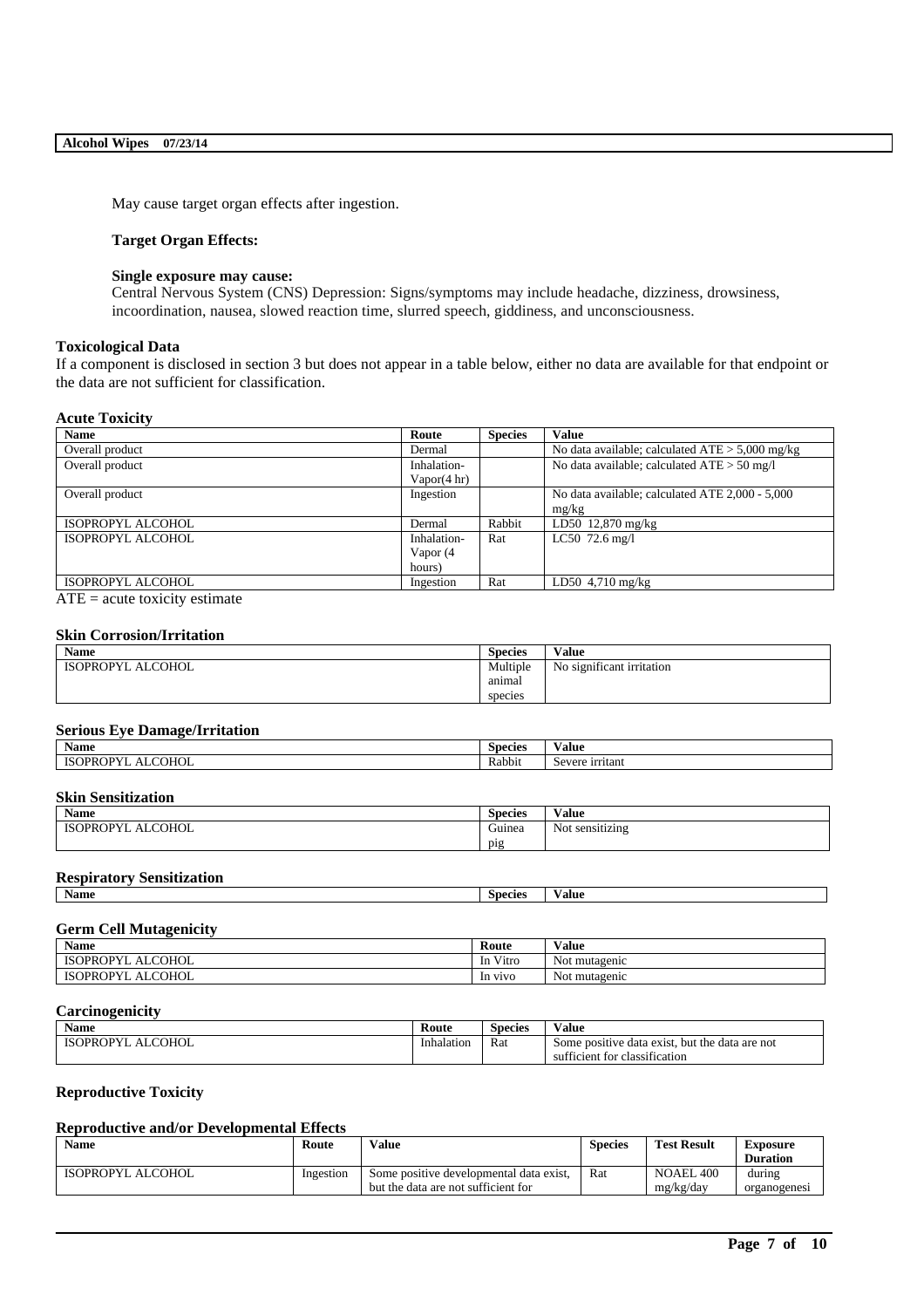|                   |            | classification                                                                                   |     |                 |                     |
|-------------------|------------|--------------------------------------------------------------------------------------------------|-----|-----------------|---------------------|
| ISOPROPYL ALCOHOL | Inhalation | Some positive developmental data exist,<br>but the data are not sufficient for<br>classification | Rat | LOAEL 9<br>mg/l | during<br>gestation |

### **Target Organ(s)**

### **Specific Target Organ Toxicity - single exposure**

| <b>Name</b>       | Route      | Target Organ(s)        | Value                             | <b>Species</b> | <b>Test Result</b> | <b>Exposure</b> |
|-------------------|------------|------------------------|-----------------------------------|----------------|--------------------|-----------------|
|                   |            |                        |                                   |                |                    | <b>Duration</b> |
| ISOPROPYL ALCOHOL | Inhalation | central nervous        | May cause drowsiness or           | Human          | NOAEL Not          |                 |
|                   |            | system depression      | dizziness                         |                | available          |                 |
| ISOPROPYL ALCOHOL | Inhalation | respiratory irritation | Some positive data exist, but the | Human          | NOAEL Not          |                 |
|                   |            |                        | data are not sufficient for       |                | available          |                 |
|                   |            |                        | classification                    |                |                    |                 |
| ISOPROPYL ALCOHOL | Inhalation | auditory system        | Some positive data exist, but the | Guinea         | <b>NOAEL 13.4</b>  | 24 hours        |
|                   |            |                        | data are not sufficient for       | pig            | mg/1               |                 |
|                   |            |                        | classification                    |                |                    |                 |
| ISOPROPYL ALCOHOL | Ingestion  | central nervous        | May cause drowsiness or           | Human          | <b>NOAEL Not</b>   | poisoning       |
|                   |            | system depression      | dizziness                         |                | available          | and/or abuse    |

## **Specific Target Organ Toxicity - repeated exposure**

| <b>Name</b>       | Route      | Target Organ(s) | <b>Value</b>                      | <b>Species</b> | <b>Test Result</b> | Exposure        |
|-------------------|------------|-----------------|-----------------------------------|----------------|--------------------|-----------------|
|                   |            |                 |                                   |                |                    | <b>Duration</b> |
| ISOPROPYL ALCOHOL | Inhalation | kidney and/or   | Some positive data exist, but the | Rat            | <b>NOAEL 12.3</b>  | 24 months       |
|                   |            | bladder         | data are not sufficient for       |                | mg/1               |                 |
|                   |            |                 | classification                    |                |                    |                 |
| ISOPROPYL ALCOHOL | Inhalation | nervous system  | All data are negative             | Rat            | NOAEL 12           | 13 weeks        |
|                   |            |                 |                                   |                | mg/l               |                 |
| ISOPROPYL ALCOHOL | Ingestion  | kidney and/or   | Some positive data exist, but the | Rat            | <b>NOAEL 400</b>   | 12 weeks        |
|                   |            | bladder         | data are not sufficient for       |                | mg/kg/day          |                 |
|                   |            |                 | classification                    |                |                    |                 |

### **Aspiration Hazard**

**Name Value**

**Please contact the address or phone number listed on the first page of the SDS for additional toxicological information on this material and/or its components.**

# **SECTION 12: Ecological information**

## **Ecotoxicological information**

Please contact the address or phone number listed on the first page of the SDS for additional ecotoxicological information on this material and/or its components.

## **Chemical fate information**

Please contact the address or phone number listed on the first page of the SDS for additional chemical fate information on this material and/or its components.

# **SECTION 13: Disposal considerations**

## **13.1. Disposal methods**

Dispose of contents/ container in accordance with the local/regional/national/international regulations.

Incinerate in a permitted waste incineration facility. As a disposal alternative, utilize an acceptable permitted waste disposal facility. Empty drums/barrels/containers used for transporting and handling hazardous chemicals (chemical substances/mixtures/preparations classified as Hazardous as per applicable regulations) shall be considered, stored, treated & disposed of as hazardous wastes unless otherwise defined by applicable waste regulations. Consult with the respective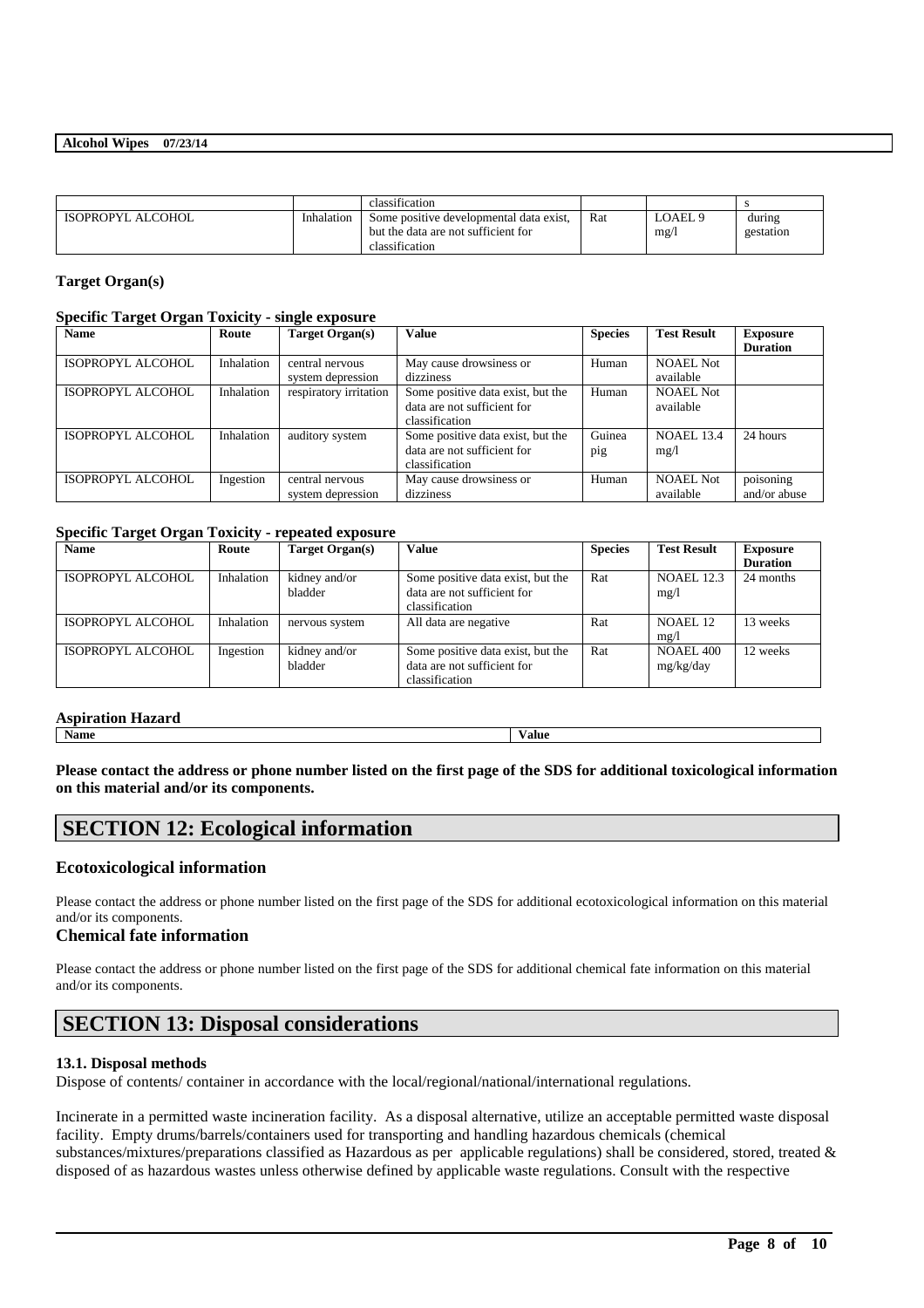regulating authorities to determine the available treatment and disposal facilities.

**EPA Hazardous Waste Number (RCRA):** D001 (Ignitable)

# **SECTION 14: Transport Information**

For Transport Information, please visit **http://3M.com/Transportinfo** or call 1-800-364-3577 or 651-737-6501.

# **SECTION 15: Regulatory information**

## **15.1. US Federal Regulations**

Contact 3M for more information.

## **15.2. State Regulations**

Contact 3M for more information.

## **15.3. Chemical Inventories**

The components of this product are in compliance with the chemical notification requirements of TSCA.

Contact 3M for more information.

## **15.4. International Regulations**

Contact 3M for more information.

### **This SDS has been prepared to meet the U.S. OSHA Hazard Communication Standard, 29 CFR 1910.1200.**

## **SECTION 16: Other information**

### **NFPA Hazard Classification Health:** 2 **Flammability:** 3 **Instability:** 0 **Special Hazards:** None

National Fire Protection Association (NFPA) hazard ratings are designed for use by emergency response personnel to address the hazards that are presented by short-term, acute exposure to a material under conditions of fire, spill, or similar emergencies. Hazard ratings are primarily based on the inherent physical and toxic properties of the material but also include the toxic properties of combustion or decomposition products that are known to be generated in significant quantities.

| <b>Document Group:</b> | 21-3355-1 | <b>Version Number:</b>  | 2.00     |
|------------------------|-----------|-------------------------|----------|
| <b>Issue Date:</b>     | 07/23/14  | <b>Supercedes Date:</b> | 11/12/12 |

DISCLAIMER: The information in this Safety Data Sheet (SDS) is believed to be correct as of the date issued. 3M MAKES NO WARRANTIES, EXPRESSED OR IMPLIED, INCLUDING, BUT NOT LIMITED TO, ANY IMPLIED WARRANTY OF MERCHANTABILITY OR FITNESS FOR A PARTICULAR PURPOSE OR COURSE OF PERFORMANCE OR USAGE OF TRADE. User is responsible for determining whether the 3M product is fit for a particular purpose and suitable for user's method of use or application. Given the variety of factors that can affect the use and application of a 3M product, some of which are uniquely within the user's knowledge and control, it is essential that the user evaluate the 3M product to determine whether it is fit for a particular purpose and suitable for user's method of use or application.

3M provides information in electronic form as a service to its customers. Due to the remote possibility that electronic transfer may have resulted in errors, omissions or alterations in this information, 3M makes no representations as to its completeness or accuracy. In addition, information obtained from a database may not be as current as the information in the SDS available